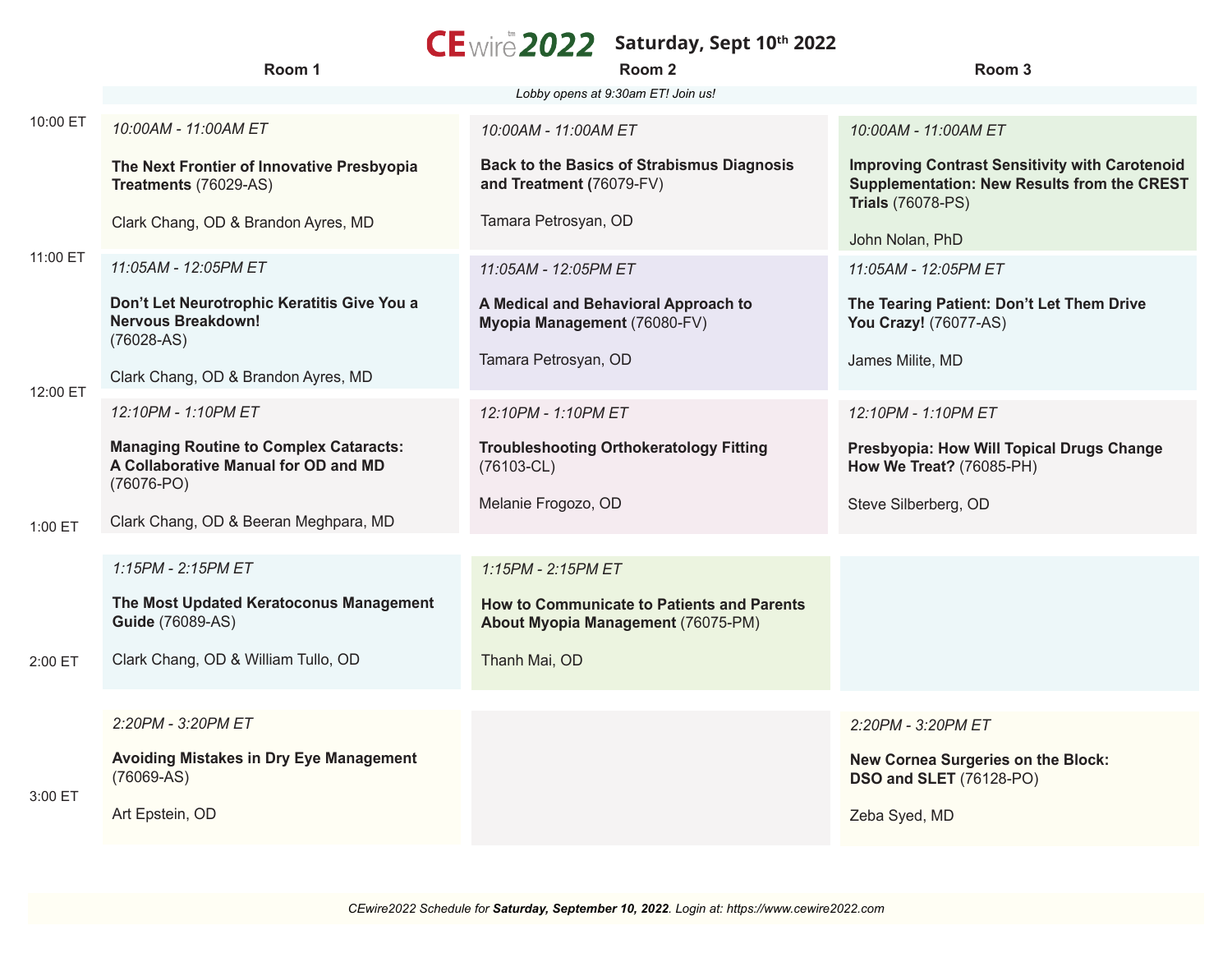## **Saturday, September 10th 2022**

|         | Room 1                                                                                                                                                                   | Room <sub>2</sub>                                                                                                               | Room <sub>3</sub>                                                                                                           |  |
|---------|--------------------------------------------------------------------------------------------------------------------------------------------------------------------------|---------------------------------------------------------------------------------------------------------------------------------|-----------------------------------------------------------------------------------------------------------------------------|--|
| 3:00 ET | Want to take a break? Join us in The LOBBY for Live Interviews with CEwire speakers and vendors.<br>Come in & interact with other attendees, and watch vendor demos! :-) |                                                                                                                                 |                                                                                                                             |  |
| 4:00 ET | 3:25PM - 4:25PM ET<br>Drop Less Do More: Dry Eye Therapeutics<br><b>Beyond Artificial Tears (76070-AS)</b><br>Jaime Falco, OD<br>4:30PM - 5:30PM ET                      | 3:25PM - 4:25PM ET<br><b>What Pediatricians Know About</b><br>Eye Disease (76031-GO)<br>Scott Barnett, MD<br>4:30PM - 6:30PM ET |                                                                                                                             |  |
| 5:00 ET | Anterior Segment as the Window to<br><b>Systemic Conditions (76062-AS)</b><br>Mile Brujic, OD                                                                            | Lights, Camera, Action! Embracing your New<br><b>Role in Ocular Telehealth</b><br>$(76095-GO)$<br>Mike Brown, OD                |                                                                                                                             |  |
| 6:00 ET | 5:35PM - 6:35PM ET<br><b>COVID-19: Anterior and Posterior Segment</b><br>Ramifications (76063-SD)<br>Ben Casella, OD                                                     |                                                                                                                                 | 5:35PM - 6:35PM ET<br>Seeing Red: How to Manage Ocular Rosacea<br>$(76073-AS)$<br>Cory Lappin, OD                           |  |
| 7:00 ET | 6:40PM - 8:40PM ET<br><b>Cannabis, Sensory Systems and</b><br>Neurodegenerative Processes (76139-NO)<br>Denise Valenti, OD                                               | 6:40PM - 8:40PM ET<br><b>Oral Medications in Anterior Segment Disease</b><br>$(76107 - PH)$<br>Steve Sorkin, OD                 | 6:40PM - 7:40PM ET<br><b>New Developments in Glaucoma Therapy</b><br>$(76064 - GL)$<br>Murray Fingeret & Michael Chaglasian |  |
| 8:00 ET |                                                                                                                                                                          |                                                                                                                                 | 7:45PM - 8:45PM ET<br><b>Starting Glaucoma Therapy</b><br>$(76065 - GL)$<br>Murray Fingeret & Michael Chaglasian            |  |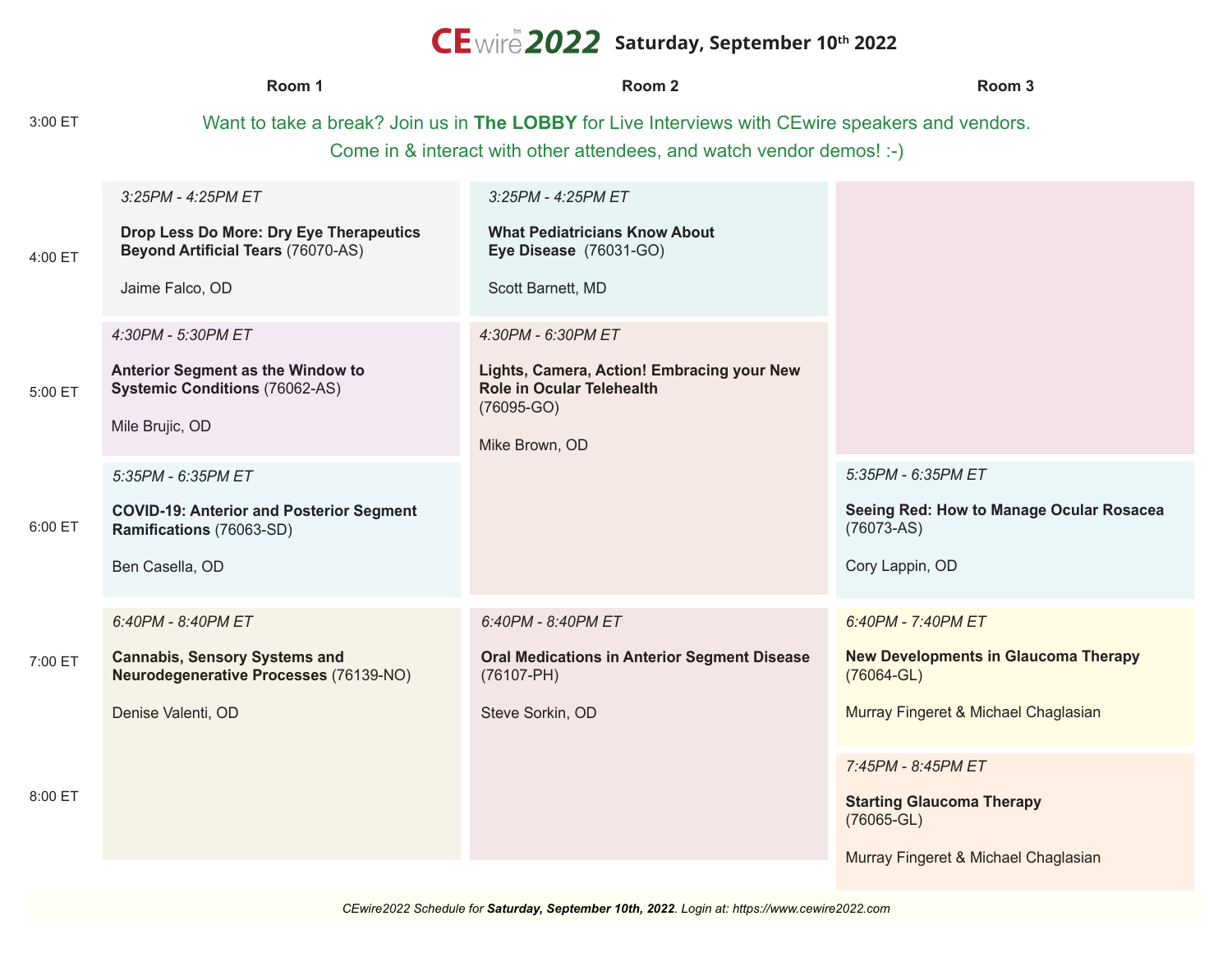## **Sunday, September 11th 2022**

|          | Room 1                                                      | Room 2                                                                                                                     | Room <sub>3</sub>                                                                                                                       |
|----------|-------------------------------------------------------------|----------------------------------------------------------------------------------------------------------------------------|-----------------------------------------------------------------------------------------------------------------------------------------|
|          |                                                             | Lobby opens at 9:30am ET! Join us!                                                                                         |                                                                                                                                         |
| 10:00 ET |                                                             | 10:00AM - 11:00AM ET                                                                                                       | 10:00AM - 11:00AM ET                                                                                                                    |
|          |                                                             | Human Trafficking: What ODs Need to Know<br>in 2022 (76123-PB)<br>Lillian Kalaczinski, OD                                  | <b>Improving Contrast Sensitivity with Carotenoid</b><br><b>Supplementation: New Results from the CREST</b><br><b>Trials (76078-PS)</b> |
|          |                                                             |                                                                                                                            | John Nolan, PhD                                                                                                                         |
| 11:00 ET | 11:05AM - 1:05PM ET                                         | 11:05AM - 12:05PM ET                                                                                                       | 11:05AM - 12:05PM ET                                                                                                                    |
|          | What the \$#!@ Is THAT, and What Do I Do?<br>$(76028-AS)$   | Vision Beyond 20/20: Aberrometry and<br><b>Correction of High-Order Aberrations with</b>                                   | What IS a Diabetic Eye Exam? (76092-Sd)                                                                                                 |
| 12:00 ET | Mark Friedberg, MD                                          | Novel Contact Lens Technologies (76067-GO)                                                                                 | Craig Thomas, OD                                                                                                                        |
|          |                                                             | S. Barry Eiden, OD                                                                                                         |                                                                                                                                         |
|          |                                                             | 12:10PM - 1:10PM ET                                                                                                        | 12:10PM - 1:10PM ET                                                                                                                     |
|          |                                                             | Keratoconus: A Comprehensive Management<br><b>Approach from Early Diagnosis Through</b>                                    | Is there a Dry Eye in the House? (76093-AS)                                                                                             |
|          |                                                             | Treatment (76103-CL)                                                                                                       | Craig Thomas, OD                                                                                                                        |
| 1:00 ET  |                                                             | S. Barry Eiden, OD                                                                                                         |                                                                                                                                         |
|          | 1:10PM - 3:10PM ET                                          | 1:15PM - 2:15PM ET                                                                                                         | 1:15PM - 2:15PM ET                                                                                                                      |
| 2:00 ET  | Genetics in Eye Care: Confirm. Plan. Treat.<br>$(76030-SD)$ | When 20/20 Isn't Enough: Cases where Patients<br>Have 20/20 Vision, but there is Still Pathology<br>$(76091 - AS)$         | <b>Deconstructing Progressive Addition Lenses</b><br>$(76086-GO)$                                                                       |
|          | Melissa Barnett, OD & John Gelles, OD                       | Thuy-Lan Nguyen, OD                                                                                                        | Michelle Hoff, OD & Isabel Kazemi, OD                                                                                                   |
|          |                                                             |                                                                                                                            |                                                                                                                                         |
|          |                                                             | 2:20PM - 3:20PM ET                                                                                                         | 2:20PM - 3:20PM ET                                                                                                                      |
|          |                                                             | Specialty Lenses for Kids: Pediatric Aphakia,<br>Ortho-K, Peds Keratoconus, Occlusive Contacts<br>for Amblyopia (76090-CL) | Demystifying Near Task Specific Lenses for<br>Today's Work (76087-GO)                                                                   |
| 3:00 ET  |                                                             | Thuy-Lan Nguyen, OD                                                                                                        | Michelle Hoff, OD & Isabel Kazemi, OD                                                                                                   |